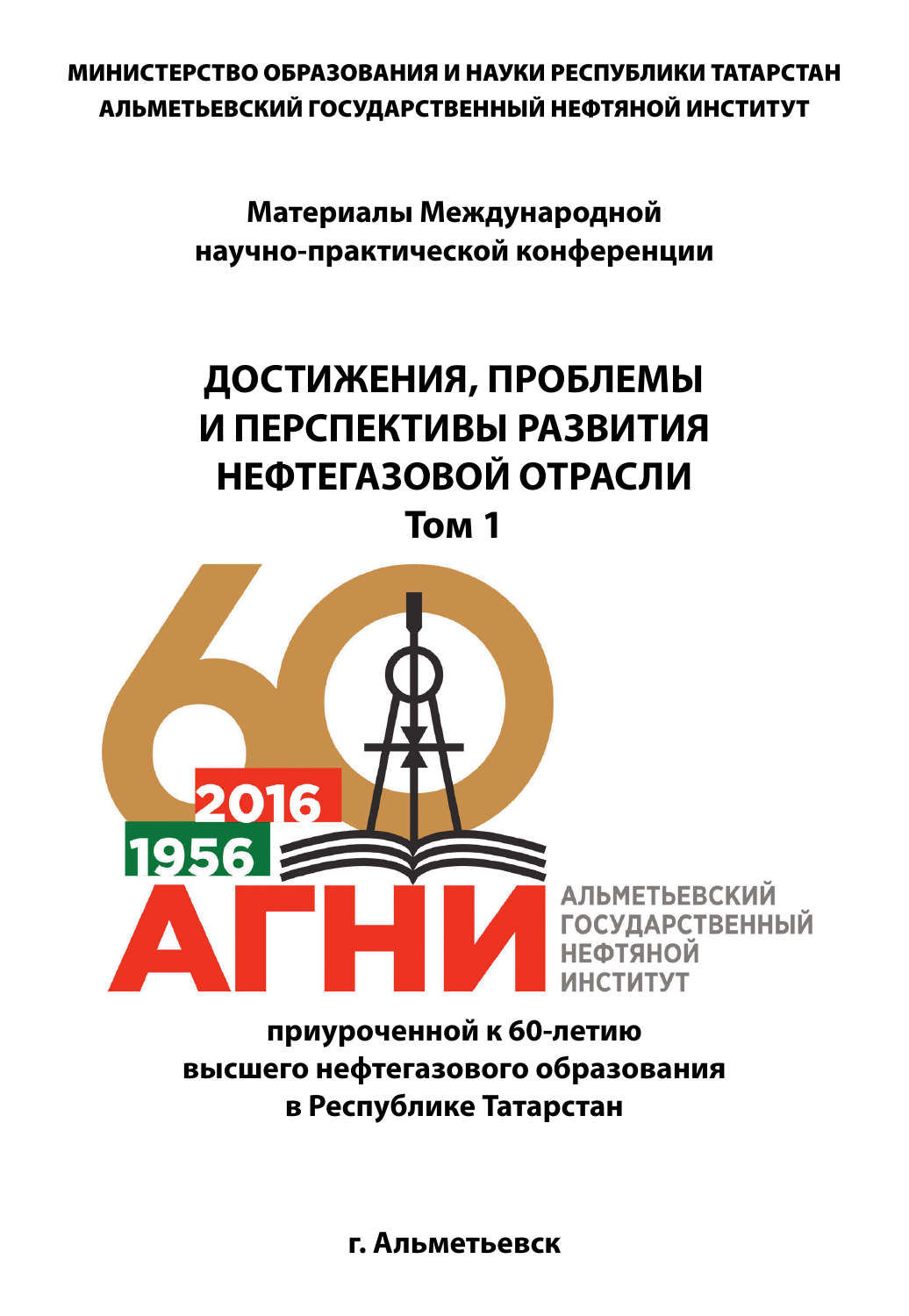#### **TRUE SIZE OF ASPHALTENE MONOMERS**

ИСТИННЫЙ РАЗМЕР МОНОМЕРОВ АСФАЛЬТЕНОВ

#### **И. Н. Евдокимов, А. А. Фесан**

(Igor N. Evdokimov, Aleksey A. Fesan)

#### **РГУ нефти и газа (НИУ) им. И. М. Губкина**

(Gubkin Russian State University of Oil and Gas (National Research University))

The size and structure of aggregating asphaltene molecules has been a controversy for several decades. In recent years, advocates of the so-called "Modified Yen Model" (MYM) describe the smallest asphaltene molecules as species with fairly large aromatic chromophores, typically with 7–10 fused rings, aggregating by  $\pi$ - $\pi$  stacking. Our new experimental results clearly show that the MYM description of the smallest asphaltenes is fundamentally wrong. Their experiments were misinterpreted because of the assumption that asphaltenes do not aggregate at concentrations of 10-25 mg/L, while our new data indicate that asphaltenes form primary aggregates at concentrations as low as ca. 0.7 mg/L. In contrast to the popular MYD description, our new experiments show that aggregating asphaltenes appear to be much smaller molecular species, typically with 1-3 ring aromatic chromophores, while typical primary asphaltene aggregates may be described as head-to-tail hydrogen-bonded complexes of basic asphaltene molecules*.*

Key word: asphaltene, aggregation, SSFE. **Ключевые слова:** асфальтены, агрегация, спектры флуоресценции

For many years, the dominant conceptual model for aggregation of asphaltenes in native petroleum and in solutions has been based on compact clusters ("nanoaggregates") formed by assembly of some basic molecules, conventionally referred to as "asphaltene monomers". [1] Presumably, the distinctive structural units of these "monomers" are fairly large sheets of 7-10 condensed aromatic rings which facilitate aggregation into parallel stacks via π-π interactions at asphaltene contents only above a specific "critical nanoaggregate concentration" (CNAC) of ca. 100 mg/L. [1] However, recent steady state fluorescence emission (SSFE) experiments demonstrated that asphaltene "monomers" appear to be much smaller molecular species (predominantly containing 1-3 ring aromatic fluorophores, with a possible presence of some most compact 4-ring fluorophores) aggregating into head-to-tail manner predominantly via hydrogen bonding. [2,3] Moreover, these experiments demonstrated primary asphaltene aggregates are formed at concentrations as low as 0.05-0.5 mg/L even in "good" solvents (benzene, toluene, etc.).

Our SSFE measurements were made using a Cary Eclipse fluorescence spectrophotometer with classic 90° geometry and 10 mm quartz sample cuvettes. Excitation wavelength was set at 265 nm, SSFE spectra were recorded with 5 nm excitation and emission slits in a 270-540 nm wavelength range with 1 nm intervals, and a scan rate of 120 nm/min. The measured spectra were corrected for "inner filter" effects by the standard absorbance-based method [2,3] and the solvent (toluene) backgrounds were subtracted.

In this study we used two samples of toluene solutions with asphaltene concentrations C=0.34 mg/L and C=4.01 mg/L, i.e. smaller and larger than the initial conditions for observation of primary asphaltene aggregates.[2.3]

The graph in the lower part of Fig. 1 shows the corrected SSFE spectrum for C=0.34 mg/L with asphaltene emission maxima in the wavelength range characteristic for individual small aromatic molecules (monomers). For comparison, the upper part of Figure 1 shows standard SSFE spectra for the following excited monomers with 1-4 aromatic rings: 1 - 1,4-dicyanobenzene; 1A – styrene; 2 – naphthalene; 3 – anthracene; 4 – pyrene (for references to original publications with these spectra cf. our papers [2,3]).



Figure 1 - Bottom—fluorescence emission spectrum from a solution with asphaltene monomers. Top—characteristic spectra for monomers of molecules with 1–4 aromatic rings (cf. text)

The graph in the lower part of Figure 2 shows that in solution with  $C=4.01$  mg/L fluorescence emission from asphaltene monomers is strongly suppressed (virtually non-existent). Emission maxima of the newly-formed asphaltene species (primary molecular aggregates) are notably shifted to much larger wavelengths. By analysis of experimental results, obtained for chemically pure substances, these maxima may be reliably attributed to emission from excited head-to-tail aggregates of molecules with 1-4 aromatic rings. In support, the upper part of Figure 2 shows SSFE spectra for excited aggregates of the following molecules: 1 – of 1.4-dicyanobenzene; 1A – of styrene; 2 – of naphthalene; 3 – of anthracene; 4 – of pyrene (for references to original publications with these spectra cf. our papers [2,3]). Note that purely hydrocarbon single ring molecules, like styrene, form dimers and more complex aggregates by comparatively weak van der Waals and  $\pi$ - $\pi$  interactions (cf. references in [2,3]). The characteristic emission peaks of these aggregates are outside the SSFE wavelengths range, observed in the asphaltene solution with C=4.01 mg/L – cf. spectrum 1A in Figure 2. On the other hand, the maximum of asphaltene emission in this solution coincides with the SSFE peak for dimers of single-ring 1,4-dicyanobenzene – a molecule with heteroatoms of nitrogen, which facilitate much stronger hydrogen bonding, known to be important in primary self-association of asphaltenes [4].



Figure 2 – Bottom—fluorescence emission spectrum from a solution with asphaltene primary aggregates. Top – characteristic spectra for head-to-tail aggregates of molecules with 1-4 aromatic rings (cf. text)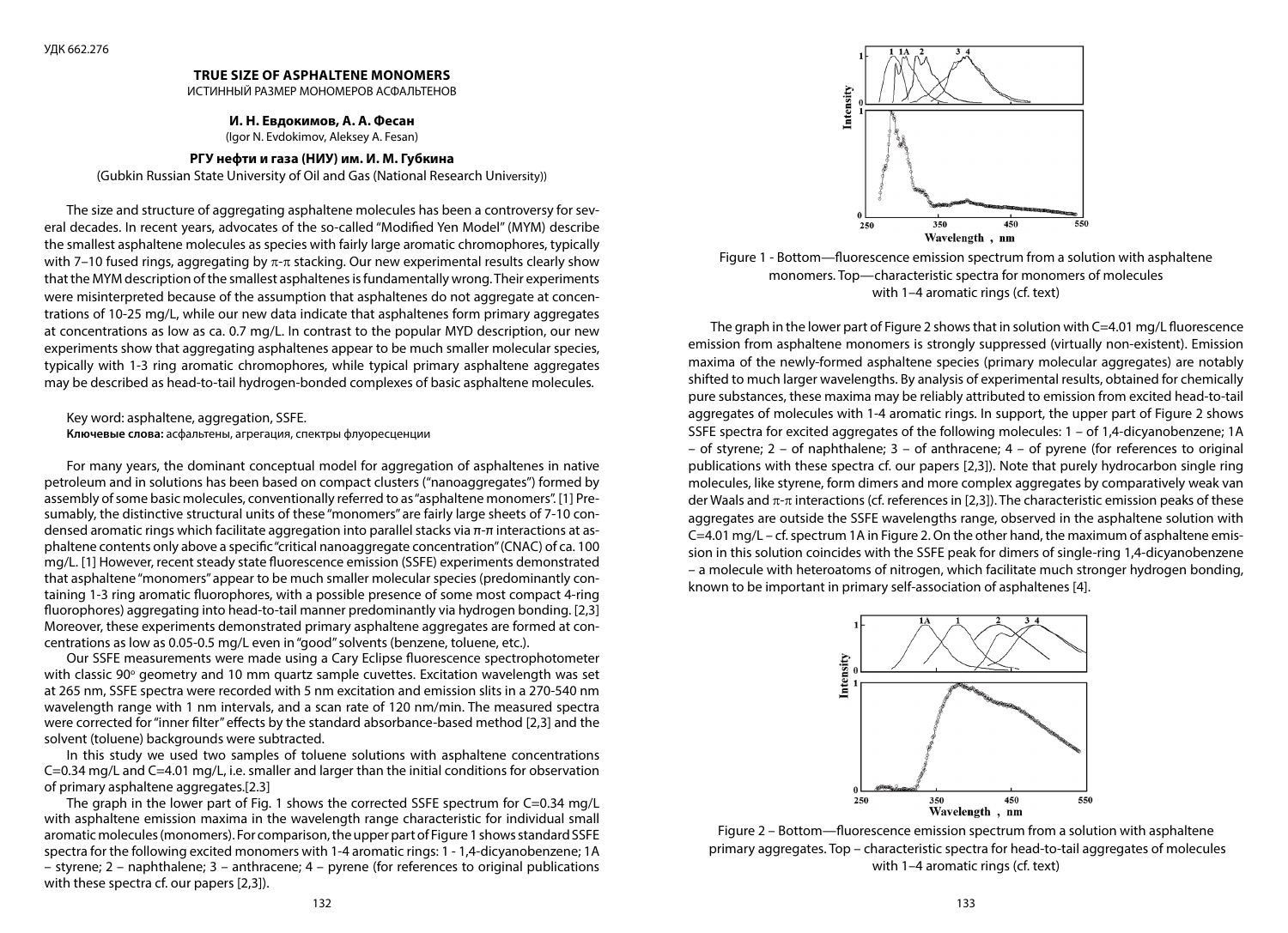Summarizing, the principal result of this study is that individual asphaltene molecules, prone to aggregation at higher concentration, are relatively small species with predominant 1-3 aromatic ring chromophores, in contrast to the widely publicized erroneous assumptions of the "Modified Yen Model" [1] about much larger 7-10 ring "monomers" – Figure 3.

# **ASPHALTENE MONOMERS** WRONG TRUE

Figure 3 – Wrong and true descriptions of the structure of asphaltene monomers.

Furthermore, our results show that primary asphaltene aggregates are predominantly formed not by  $\pi$ - $\pi$  stacking [1], but by head-to-tail hydrogen bonding [2,3] – Figure 4.

#### ASPHALTENE PRIMARY AGGREGATES





The erroneous "Modified Yen Model" [1] appears to originate in multiple publications of this prolific research group evidently aimed at designing a simplified "effective" structural description of asphaltenes, immediately suitable for spectacular practical applications in Flory-Huggins equations of state, in interpretations of the data on "reservoir compartmentalization, connectivity, baffling, tar mat and heavy oil formation, disequilibrium gradients, diffusive gradients in reservoirs, biodegradation, reservoir fluid geodynamics" (*https://www.linkedin.com/ in/oliver-mullins-a7229810*). In a quest for such effective description these researchers decided to consider molecular species observed at concentrations up to 10-25 mg/L as individual asphaltene molecules, ignoring multiple experimental evidence by other research groups that asphaltenes remain aggregated at these and at much lower concentrations, down to 5 mg/L, or even below 1 mg/L. Moreover "experimental proofs" of the 7-10 ring model appear to be erroneous. In particular, fluorescence emission spectra have not been corrected for "inner filter effects". Also, there were multiple flaws in the fluorescence depolarization-rotational correlation time experiments, as was convincingly demonstrated in ref. [5], with the conclusion that the 7-10 ring results "*are egregiously wrong*" and the "*inferences postulated with respect to the molecular architecture of asphaltene … should in their entirety be disregarded*".

While the fallacy of the "Modified Yen Model" is evident to a fairly limited number of experts

in fundamental science of physicochemical properties of petroleum (the critical ref. [5] is cited in ca. 9 publications annually), the simplicity of this model is still appealing to much larger audience of scientists in various aspects of applied research and to oilfield practitioners (the respective ref. [1] is annually cited in ca. 60 papers). Hence, we hope that the above experiments will add new arguments for disregarding the long-standing misconceptions about the size of predominant asphaltene molecules in most dilute solutions and, hence, about the plausible structures of asphaltene aggregates in concentrated solutions and in native petroleum.

#### **REFERENCES**

- *1. Mullins, O. C. The Modified Yen Model. Energy Fuels 2010, 24 (4), 2179–2207.*
- *2. Evdokimov, I. N. ; Fesan, A. A. Multi–step formation of asphaltene colloids in dilute solutions. Colloid. Surface. A 2016, 492, 170–180.*
- *3. Evdokimov, I. N. ; Fesan, A. A. ; Losev, A. P. New Answers to the Optical Interrogation of Asphaltenes. Monomers and Primary Aggregates from Steady State Fluorescence Studies. Energy Fuels 2016, 30 (6), 4494–4503.*
- *4. Gray, M. R. ; Tykwinski, R. R. ; Stryker, J. M. ; Tan, X. Supramolecular Assembly Model for Aggregation of Petroleum Asphaltenes. Energy Fuels 2011, 25 (7), 3125–3134.*
- *5. Strausz, O. P. ; Safarik, I. ; Lown, E. M. ; Morales–Izquierdo, A. A Critique of Asphaltene Fluorescence Decay and Depolarization–Based Claims about Molecular Weight and Molecular Architecture. Energy Fuels 2008, 22 (2), 1156–1166.*

УДК 378

#### **МАТЕМАТИЧЕСКАЯ МОДЕЛЬ СТАТИСТИЧЕСКОГО АНАЛИЗА ПОКАЗАТЕЛЕЙ РАБОТЫ СКВАЖИН**

MATHEMATICAL MODEL OF THE STATISTICAL ANALYSIS OF THE WELLS PERFORMANCE

**Л. Р. Загитова**

(Liliya R. Zagitova)

#### **Альметьевский государственный нефтяной институт**

(Almetyevsk State Oil Institute)

В данной работе представлен практико-ориентированный опыт в создании математической модели статистического анализа показателей работы скважин.

The paper reveals the practice-focused experience in creating a mathematical model of the statistical analysis of the wells performance.

**Ключевые слова:** математическое моделирование; практико-ориентированный подход. **Key words:** mathematic modelling; practice-focused approach.

Использование математического моделирования при проектировании высокозатратных геолого-технических мероприятий при разработке месторождений получило широкое распространение как в России и за рубежом и является одним из перспективных направлений практико-ориентированного подхода в математической практике. Задачей использования математической модели статистических методов анализа промысловых исследований в рамках проекта являлось построение алгоритма выявления закономерностей изменения одних параметров исследования относительно других, а именно дебитов жидкости скважин с изменением давления выше и ниже давления насыщения.

Оценка влияния забойного давления ниже и выше давления насыщения на дебиты жидкости скважин проводилась на основе анализа и интерпретации статистического материала по исследованию скважин, представленного фонда. Кроме того, проводились исследования с применением компьютерного моделирования.